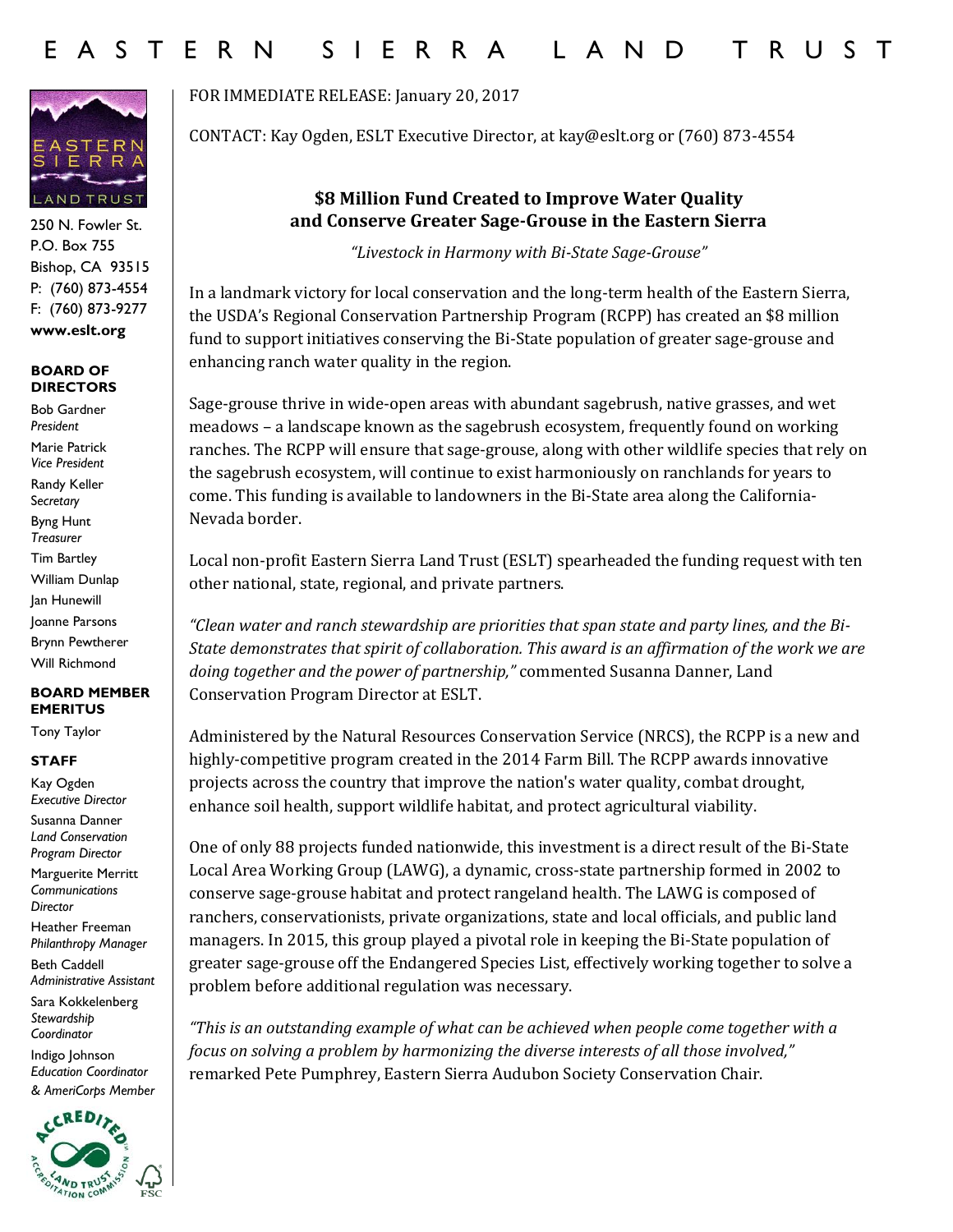## **What is the Bi-State Sage-Grouse**

When early explorers first surveyed the Great Basin, greater sage-grouse were so plentiful that the sky was said to darken when flocks took to the air. But after facing two centuries of habitat destruction and other threats, sage-grouse are now much rarer in the American West. Once numbering more than 16 million across the western United States, there are now only an estimated 500,000 of these birds left.

Found in eastern California and western Nevada, the Bi-State sage-grouse is a unique population of greater sage-grouse – one that is now considered to be much stronger thanks to years of conservation work by the LAWG.

It is also a bellwether species: the health of sage-grouse populations is indicative of the condition of the land itself. Where sage-grouse are in trouble, it's more likely that other wildlife – like pronghorn, golden eagle, and more than 350 other species that rely on the sagebrush ecosystem – are in trouble, too.

## **Building On Success**

Eastern Sierra Land Trust and its ten partners have agreed to leverage the RCPP's \$8 million investment by contributing an additional \$20 million in funding and in-kind support to bolster sage-grouse conservation and water quality improvements.

According to Steve Nelson, field manager for the Bureau of Land Management's Bishop Field Office, *"The conservation and enhancement of working ranch lands is a fundamental component of the cooperative, landscape scale effort to conserve greater sage-grouse in the Bi-State area of eastern California and western Nevada."*

The impact of this funding will be far-reaching. In the Eastern Sierra, it means the protection of habitat for sage-grouse and other wildlife, clean water for local families, and the conservation of the region's ranching heritage for future generations.

To Kay Ogden, Executive Director of Eastern Sierra Land Trust, the RCPP award is a major success for the community as a whole.

*"From conservationists, to birding enthusiasts, to ranchers, to fishermen – this is a victory for everyone."*

## **About the Fund**

The \$8 million fund will be available for five years to landowners in portions of Inyo, Mono, and Alpine Counties of California and portions of Douglas, Lyon, Carson City, Mineral, and Esmeralda Counties in Nevada – an area of 7,000 square miles. Ranchers can apply to receive funds from this pool in order to complete projects that will enhance sage-grouse habitat and improve water quality on property they own and manage. In addition, local organizations such as Eastern Sierra Land Trust will be available to advise landowners and assist them in the application process.

NRCS will implement RCPP conservation contracts through three existing NRCS programs: *Environmental Quality Incentives Program* (EQIP), *Agricultural Conservation Easement*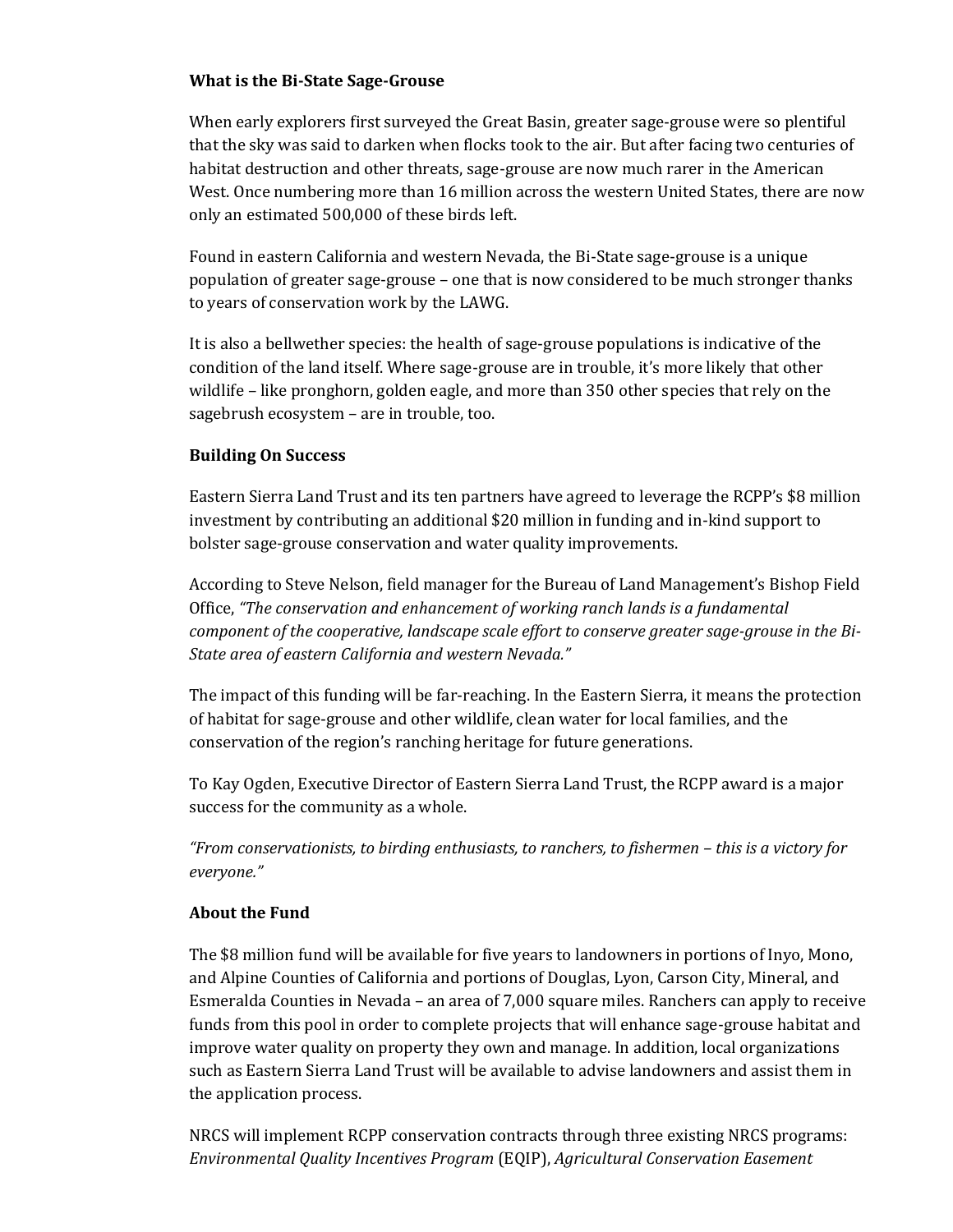*Program – Grasslands of Special Significance*, and *Wetlands Reserve Easements*. Examples of eligible projects include EQIP contracts to restore wetlands, construct wildlife-friendly fencing, prevent erosion by planting native grasses and shrubs, and reduce nonpoint source pollution to creeks and rivers. The RCPP also prioritizes voluntary conservation easements on private ranches and wetlands that provide sage-grouse habitat.

Any landowner interested in pursuing a project that will benefit the goals of the RCPP is encouraged to contact Susanna Danner, ESLT Land Conservation Program Director, at (760) 873-4554 or [susanna@eslt.org.](mailto:susanna@eslt.org)

###

*Sample pictures and captions are provided below; high-resolution pictures are attached to email. For additional images, please contact Marguerite Merritt, Communications Director: [marguerite@eslt.org.](mailto:marguerite@eslt.org)*



*Photo 1: This is the logo now being used for the Bi-State LAWG partnership - please include with this press release.*



*Photo 2 Caption: Thanks to a collaborative local partnership between ranchers, conservationists, private organizations, state and local officials, and public land managers, successful efforts to keep the rare Bi-State greater sage-grouse off of the Endangered Species list have recently won national acclaim. Photo © Bob Wick, Bureau of Land Management.*